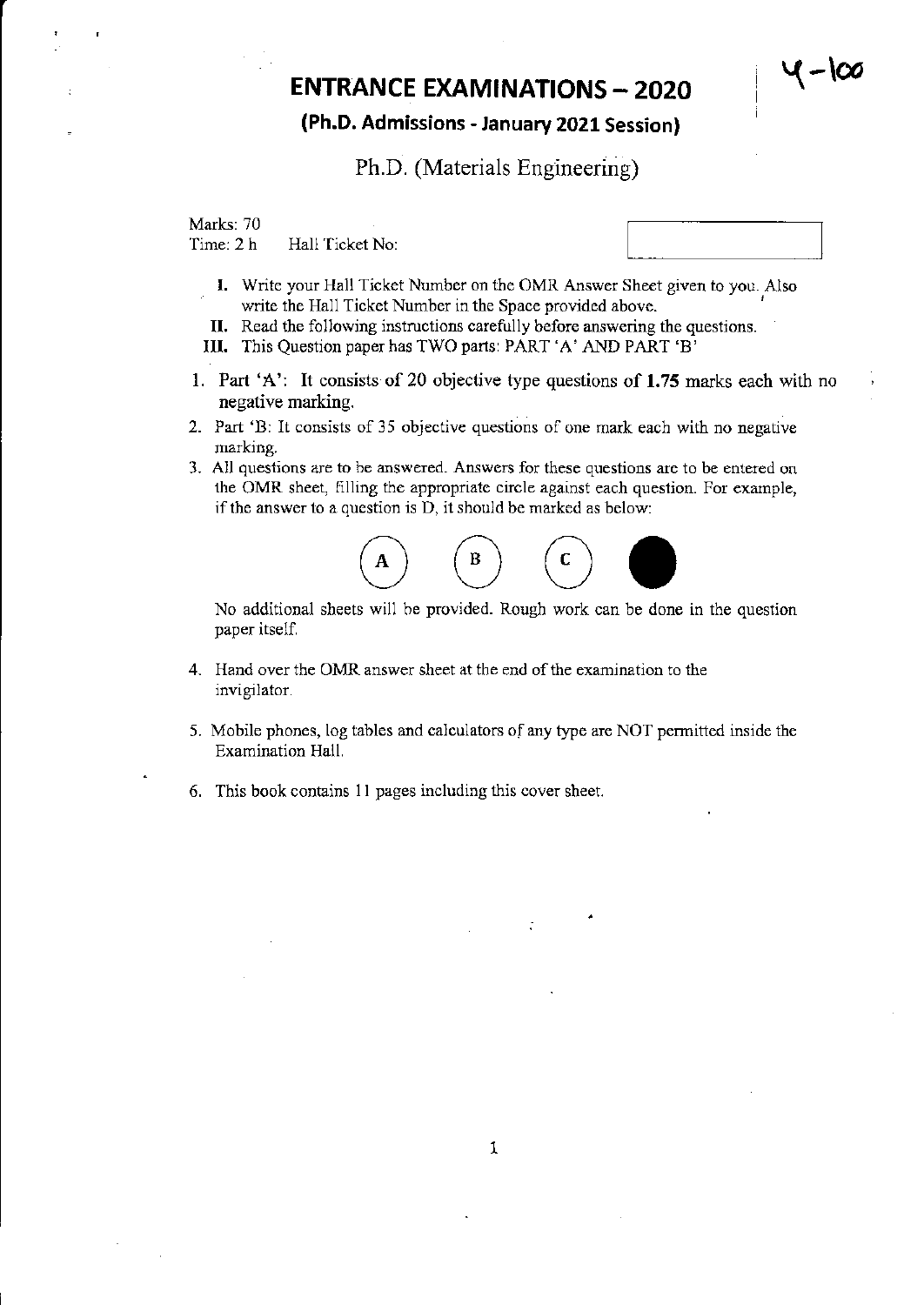## $4 - 100$

 $\mathbf{r}$ 

## THIS PAGE IS INTENTIONALLY LEFT BLANK

 $\ddot{\phantom{0}}$ 

 $\mathcal{L}_{\text{max}}$  and  $\mathcal{L}_{\text{max}}$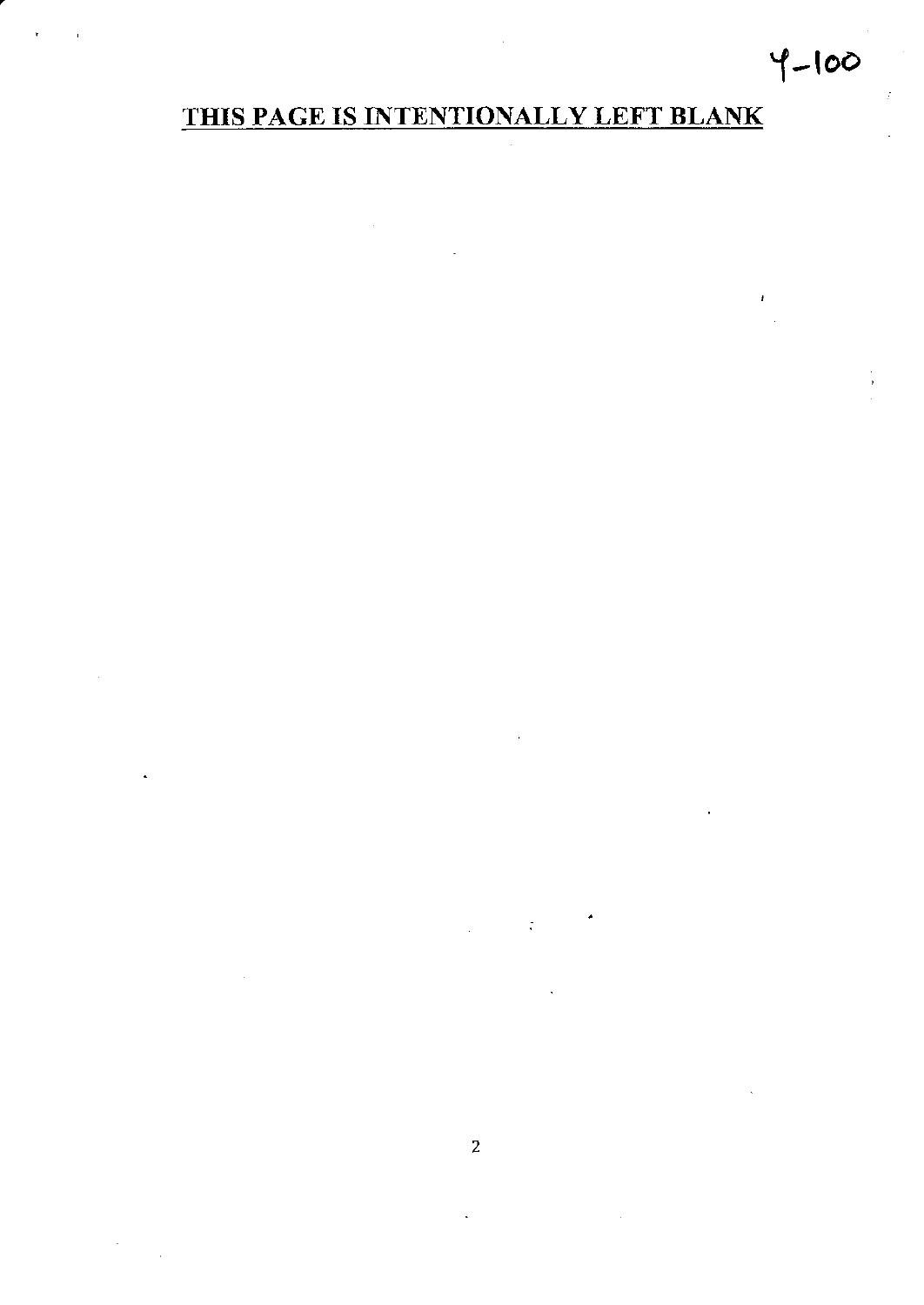#### PART A

- 1. A scooter of mass 120 kg is moving with a uniform velocity of 108 km  $h^{-1}$ . The force required to stop the vehicle in  $0.1$  s is
	- A. 260N
	- 8.360N
	- c.460N
	- D.560N
- 2. A man of mass 60 kg climbs up a 20 m long staircase to the top of a building 10 m high. What is the work done by him? (Take  $g = 10$  ms<sup>-2</sup>)
	- A. 12kJ
	- B.6KJ
	- c. 18kJ
	- D.3KJ
- A body is acted upon by a force which is proportional to the distance covered. 3. If distance covered is  $X$ , then work done by the force will be proportional to:
	- A.X
	- B. X2
	- C. X3/2
	- D.  $X<sup>4</sup>$
- 4. If the kinetic energy of a given particle is doubled, its momentum will be:
	- A. Doubled
	- B. Tripled
	- C. Increases by  $\sqrt{2}$  times
	- D. Remains unchanged
- 5. Let  $a=(4,5,6)$  and  $b=(-1,2,-4)$  calculate the scalar product
	- A.  $-16$
	- B. -20
	- c. l6
	- D. 10
- 6. A convex lens has a focal length of 150mm. If it is placed l80mm from mask on an optical bench, wherc must the screen be placed in order to focus the diffracted image into a sharp image?

 $\mathcal{L}^{\text{max}}$ 

 $\mathcal{L}_{\mathcal{L}}$ 

- A. I l00mm
- B. l080mm
- C. 900mm
- D. 1500mm
- 7. lf a semiconductor is transparent only to wavelengths of mdiation greater thar the near infra-rcd region, then its band gap is likely to be
	- A.  $< 3.5 \text{ eV}$
	- B.  $<$  3 eV
	- $C. < 2.5$  eV
	- D. < 1.5 eV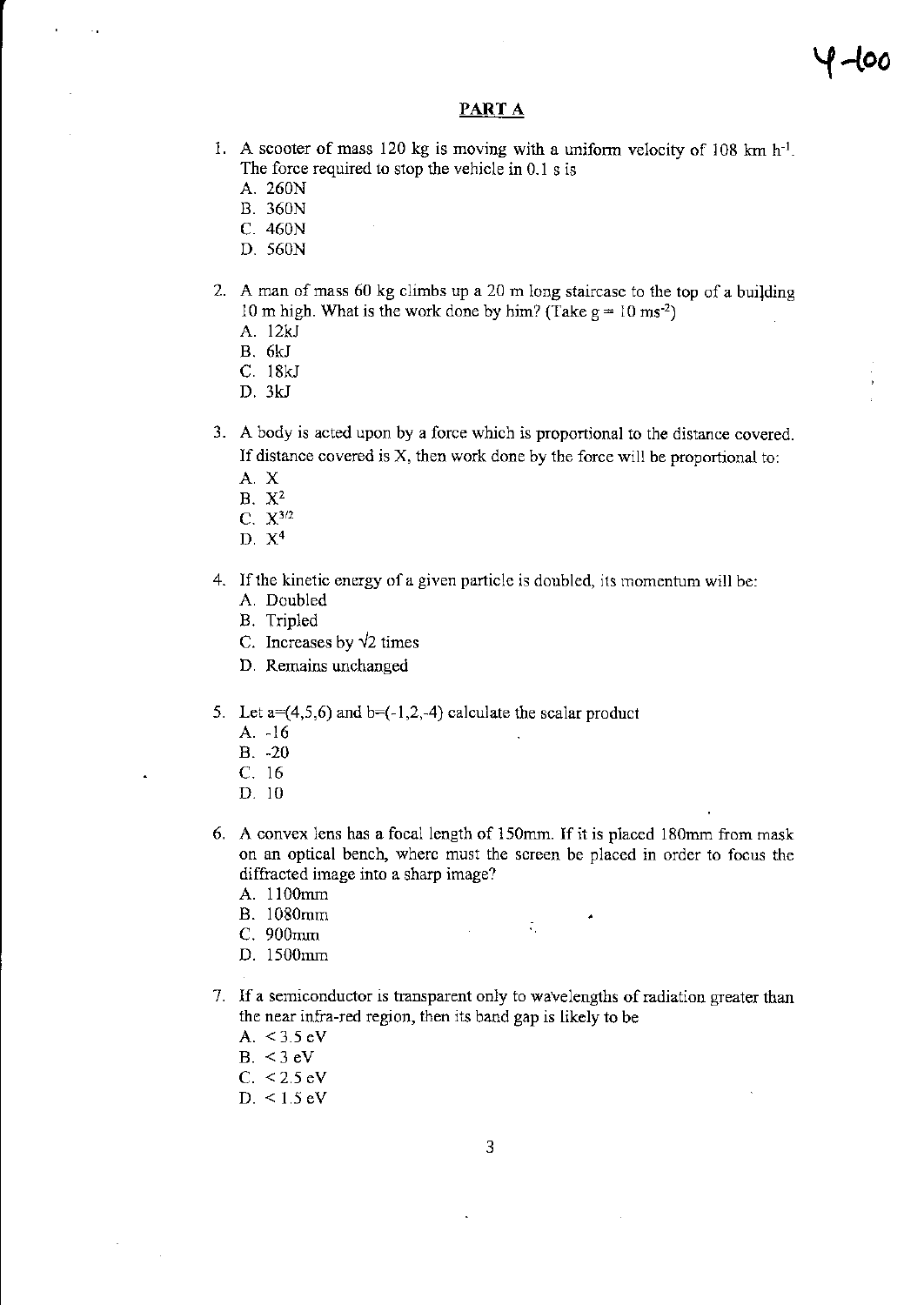- 8. If a linear molecule rotates along two independent axes, then which of the following are its molar heat capacity at constant volume and constant pressure at temperature  $T$  (R being the ideal gas constant), respectively
	- A. (5/2)RT and (7/2)RT
	- B. (5/2)R and (7/2)R
	- C. (7/2)RT and (5/2)RT
	- D. (7/2)R and (5/2)R
- 9. X-rays are
	- A. Positively charged
	- B. Negatively charged
	- C. Neutral
	- D. Approximately 100 nm wavelength
- 10. The product of two complex numbers  $(4+2i)$  and  $(2+5i)$  is
	- A.  $-2$
	- B. 18+24i
	- $C. -2 + 24i$
	- D. 8-10 $i$
- 11. The value of div(curl  $\hat{C}$ ), where  $\hat{C}$  is a conservative vector field, is
	- A. Ĉ
	- **B.** 1
	- $C. 0$
	- D. i

12. If the trace of the given matrix is 16, then the value of n could be

| 6  | 5                | 81 |
|----|------------------|----|
| 12 | $n^{\mathsf{2}}$ | 7  |
| L5 | 10               | اء |
|    |                  |    |

- A.  $+2$ , or  $-2$
- B. 2, or 0
- C. 4 or -4
- D.  $+\sqrt{7}$  or  $-\sqrt{7}$
- 13. Let  $f(x) = 2x(x^2-5x+7)$ , then the third derivative of  $f(x)$  at  $x=2$  is A. 24
	- **B.** 12
	- $C. -2$
	- $D. -4$
- 14. The first partial derivative of  $f(x,y) = (xy)/(x^2+y^2)$  with respect to x is A.  $y/(2x+y^2)$

÷

- 
- B.  $(x^2-y^2)/(x^2+y^2)$ C.  $(x^2y-y^3)/(x^2+y^2)^2$
- 
- D.  $(y^3-x^2y)/(x^2+y^2)^2$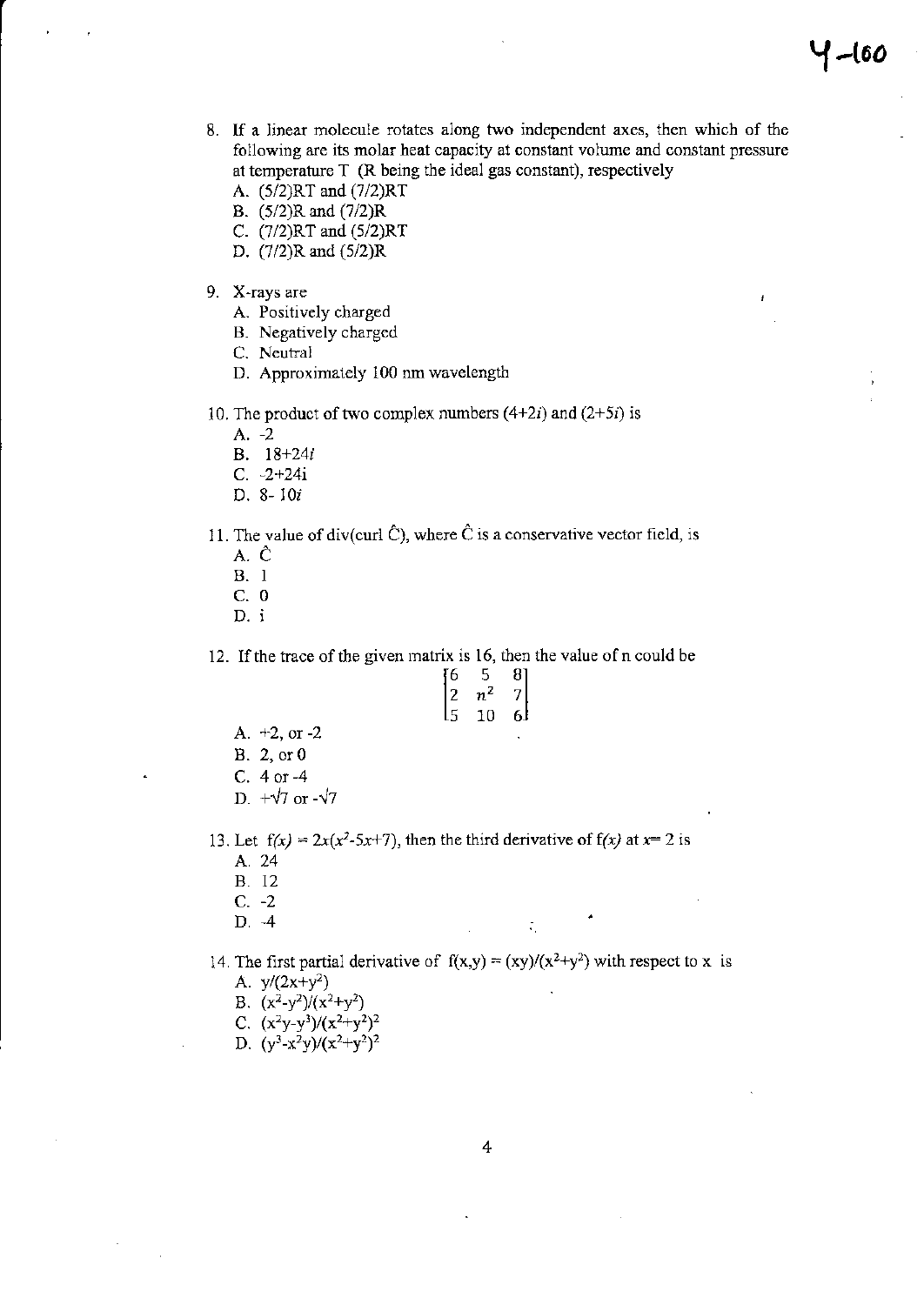- 15. Let  $(x_i, y_i)$ , where  $i=1,2,...n$ , be the set of n observations of related data. If successive x values are equally spaced such that  $x_{i+1} - x_i = h$ , then the third moment of this set is
	- A.  $h\Sigma y$ B.  $h\sum xy$ C.  $h\Sigma x^2y$
	- D.  $h\Sigma xy^2$

16. The value of  $\int_{\pi/4}^{3\pi/4} \frac{dx}{1 + \cos x}$  is equal to

- A. -2
- **B.** 2
- $C.4$
- $D. -1$
- 17. If an electron makes a transition from an excited state to the ground state of a hydrogen like atom/ion, then
	- A. Kinetic energy, potential energy and total energy decrease
	- B. Kinetic energy decreases, potential energy increases but total energy remains same
	- C. Kinetic energy and total energy decrease but potential energy increases
	- D. Kinetic energy increases but potential energy and total energy decrease
- 18. Which one of the following compounds has  $SP<sup>2</sup>$  hybridisation
	- $A. CO<sub>2</sub>$
	- $B. SO<sub>2</sub>$
	- $C. N<sub>2</sub>O$
	- D. CO
- 19. The difference between the measured value xm and the true value xc with regard to sign is known as
	- A. Relative error
	- B. Absolute error
	- C. Percent relative error
	- D. Error
- 20. If mean of a set of data is 61.37 and mean deviation is 0.12, then, the relative mean deviation is
	- A. 0.20
	- $B. 2.0$
	- $C. 0.02$
	- D. 0.04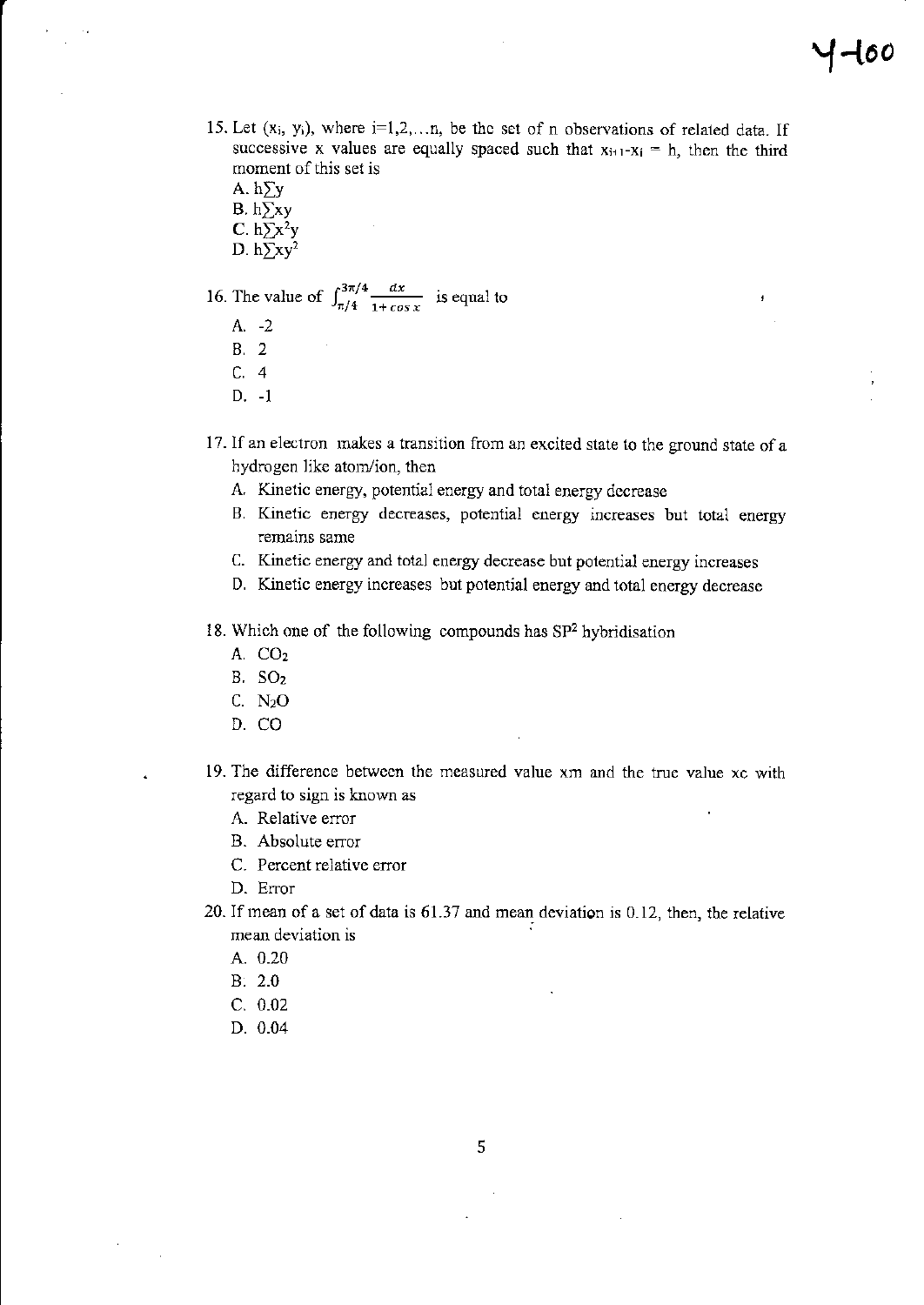#### PART B

- 21. Iron or steel is used in reinforcement in concrete because:
- A. Concrete has high coefficient of expansion than iron or steel
- B. Concrete has low coefficient of expansion than iron or steel
- C. Both have nearly equal coefficient of expansions.
- D. Iron or steel is a good conductor of heat
- 22. Crucibles are made of mixture of quartz and silica since the linear coefficient of expansion is:
- A. Zero for that mixture
- B. Infinity for that mixture
- C. Negative for that mixture
- D. Positive for that mixture
- 23. Thermal conductivity of copper is higher than iron. When a strip made of iron and copper is heated:
- A. Its length does not change
- B. 11 gets twisted
- C. It bends with iron on concave side
- D. lt bends wilh iron on convex side
- 24. All elastic waves in solid are:
- A. Always transverse
- B. Always longitudinal
- C. Either trarsverse or longitudinal
- D. Neither transverse nor longitudinal
- 25. Two short magnets placed along the same axis with their like poles facing each other will repel each other with a force whicb varies inversely as:
- A. Distance
- B. Square of distance
- C. Cube of distance
- D. Fourth power of distance
- 26. Magnitude of the cross product of two vectors  $\hat{m} \times \overline{n}$  represents
- A. Area covered by  $\overline{m}$  and  $\overline{n}$
- B. Deteminant of the product of two vectors
- C. Magnitude of the projection of  $\bar{m}$  on  $\bar{n}$
- D. Determinant of the sum of two vectors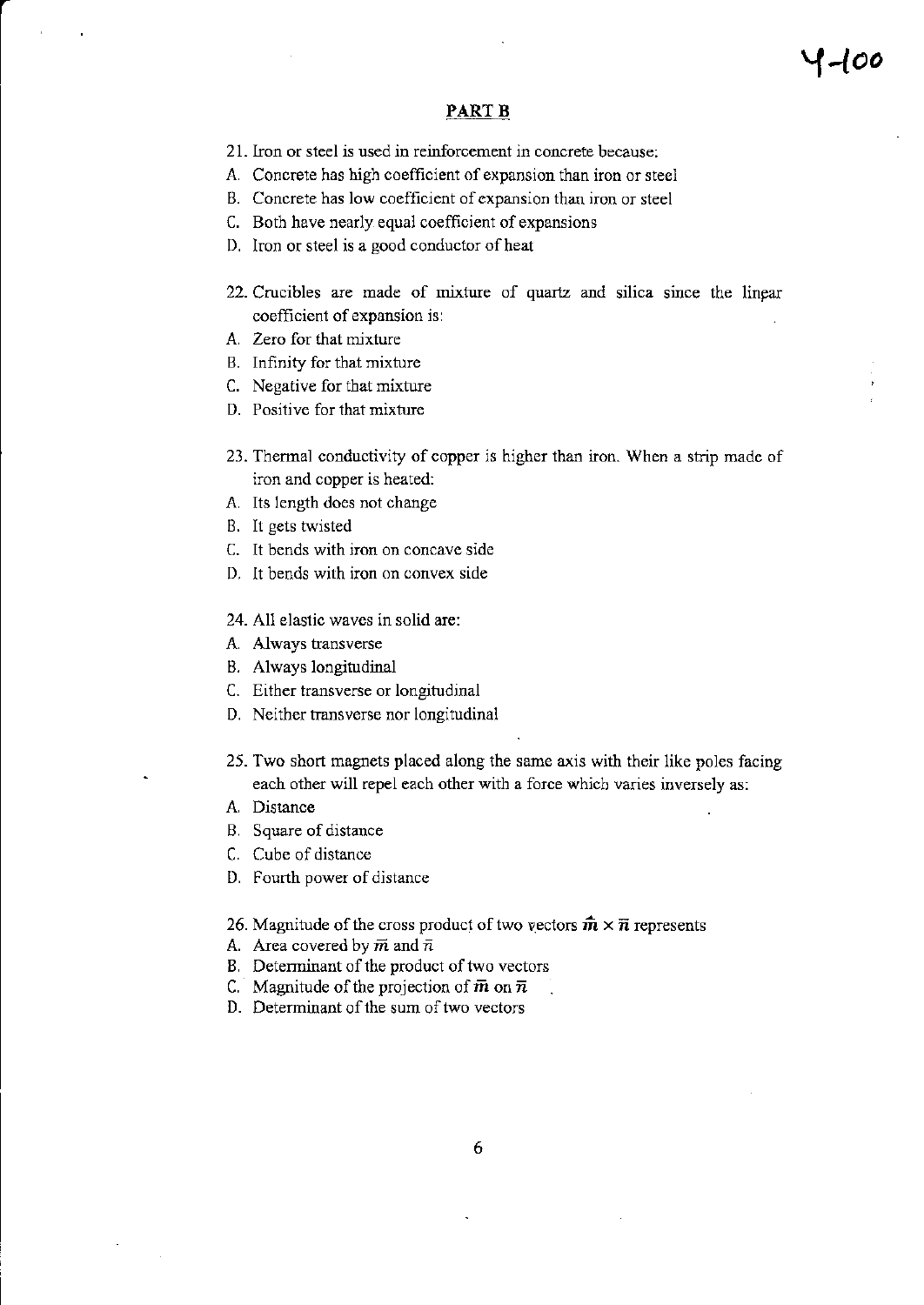## $f$ -100

- 27. Some materials have the ability to absorb energy and then re-emitting visible light in a phenomenon called
- A. Photoelectric
- **B.** Luminescence
- C. Light amplification by stimulated emission of radiation
- D. Total internal reflection
- 28. Coordinates in Fe-Fe3C phase diagram are
- A. Composition and temperature
- B. Composition and partial pressure
- C. Temperature and pressure
- D. Temperature and volume
- 29. Efficiency of an engine
- A. Work extracted Heat supplied
- B. Work extracted / Heat supplied
- C. Work extracted + Heat supplied
- D. Work extracted × Heat supplied

30. Which of the following is wrong with regard to a reversible process?

- A. Work-done is maximum
- B. Entropy generation is maximum
- C. Heat dissipation is minimum
- D. Efficiency is maximum
- 31. Which process is used industrially to liquify gas?
- A. Temperature increment
- B. Volume expansion
- C. Pressure increment
- D. Mass increment
- 32. Clausius Clapeyron equation does not explain
- A. Effect of pressure on transformation temperature
- B. Effect of temperature on transformation stress
- C. Relation between transformation strain and pressure
- D. Relation between heat capacity on transformation strain
- 33. Which of the following statements is wrong about Ideal gas?
- A. Has no volume for individual atoms
- B. Undergoes only elastic collisions
- C. Does not follow ideal gas law at extremely high pressures
- D. Follows ideal gas law at extremely high temperatures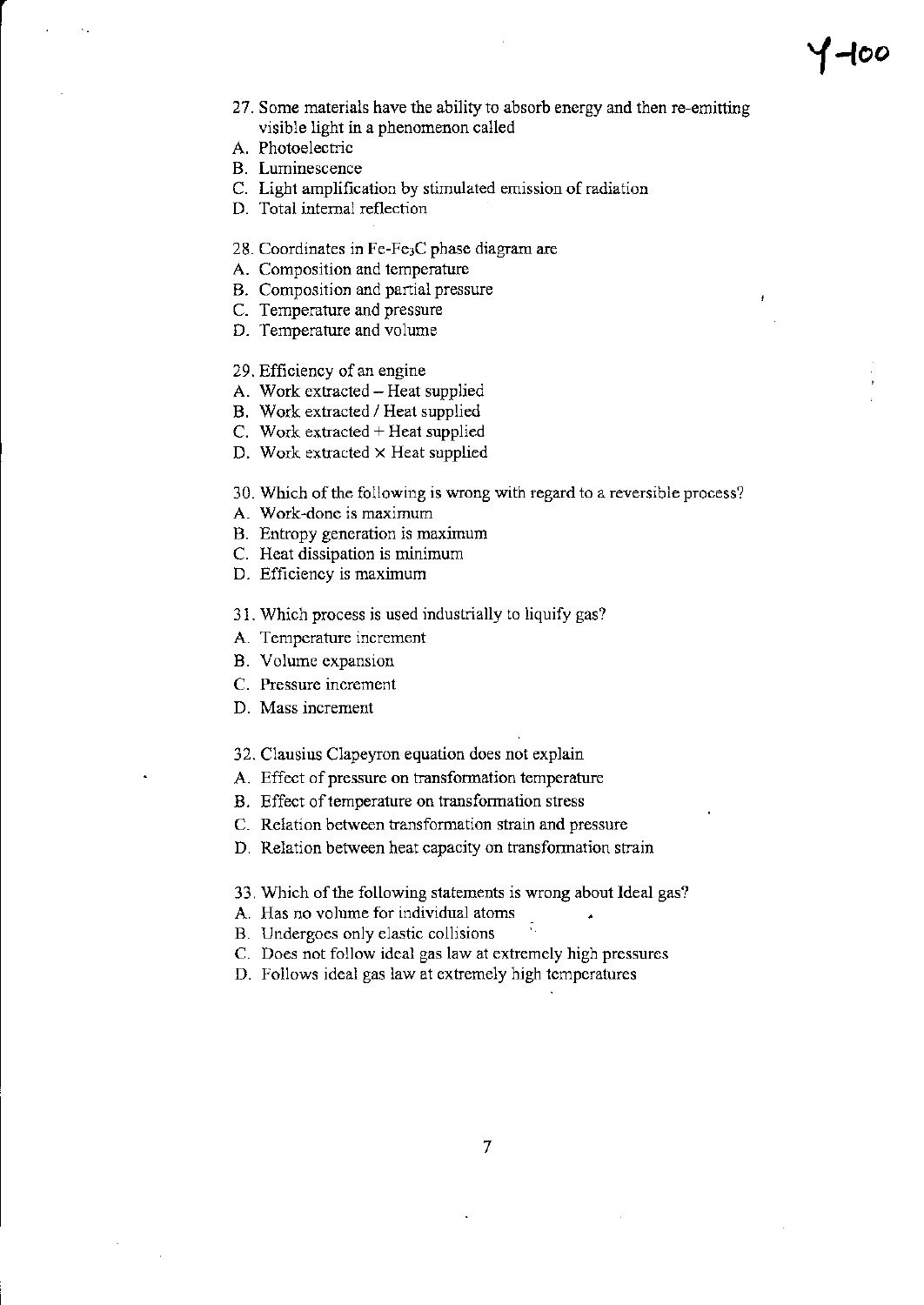- 34. What is the crystal structure of silicate glass?
- A. Body centered cubic
- B. Body centered tetragonal
- C. Simple cubic
- D. Amorphous
- 35. Which of the following statement is true?
- A. Anisotropy means dependence of properties on direction
- B. Metallic bond always requires atoms to stay in a crystalline structure
- C. Covalent bond has no directionality
- D. Solid solutions always have the crystal structure of solute
- 36. Which is true about work?
- A. Work done by a force over a potential
- B. Rate of change of momentum
- C. Rate of change of velocity
- D. Work done against a force
- 37. A Tauc plot between the hv on the X-axis and the quantity  $(ahv)^{1/r}$  on the Y-axis (where  $\alpha$  is the absorption coefficient of the material, h is plank's constant and  $hv$  is the energy of the light) is used to determine which one of the flowing
- A. Bandgap
- B. Transmittance
- C. Reflectivity
- D. Mobility
- 38. Metals expand on heating due to
- A. Increase in thc bond energy between atoms
- B. lncrcase in the vibration wavelength of atoms
- C. Increase in the Gibbs cnergy of the metal
- D. Increase in the number of defects created
- 39. Energy souce of star light
- A. Gravitational energy
- B. Nuclear energy
- C. Chemicai energy
- D. Heat energy
- 40. Wlen a bottle of perfume is opened in one comer of a room the smell spreads soon throughout the room. This is an example of
- A. surface tension
- B. capillarity
- C. viscosity
- D. diffusion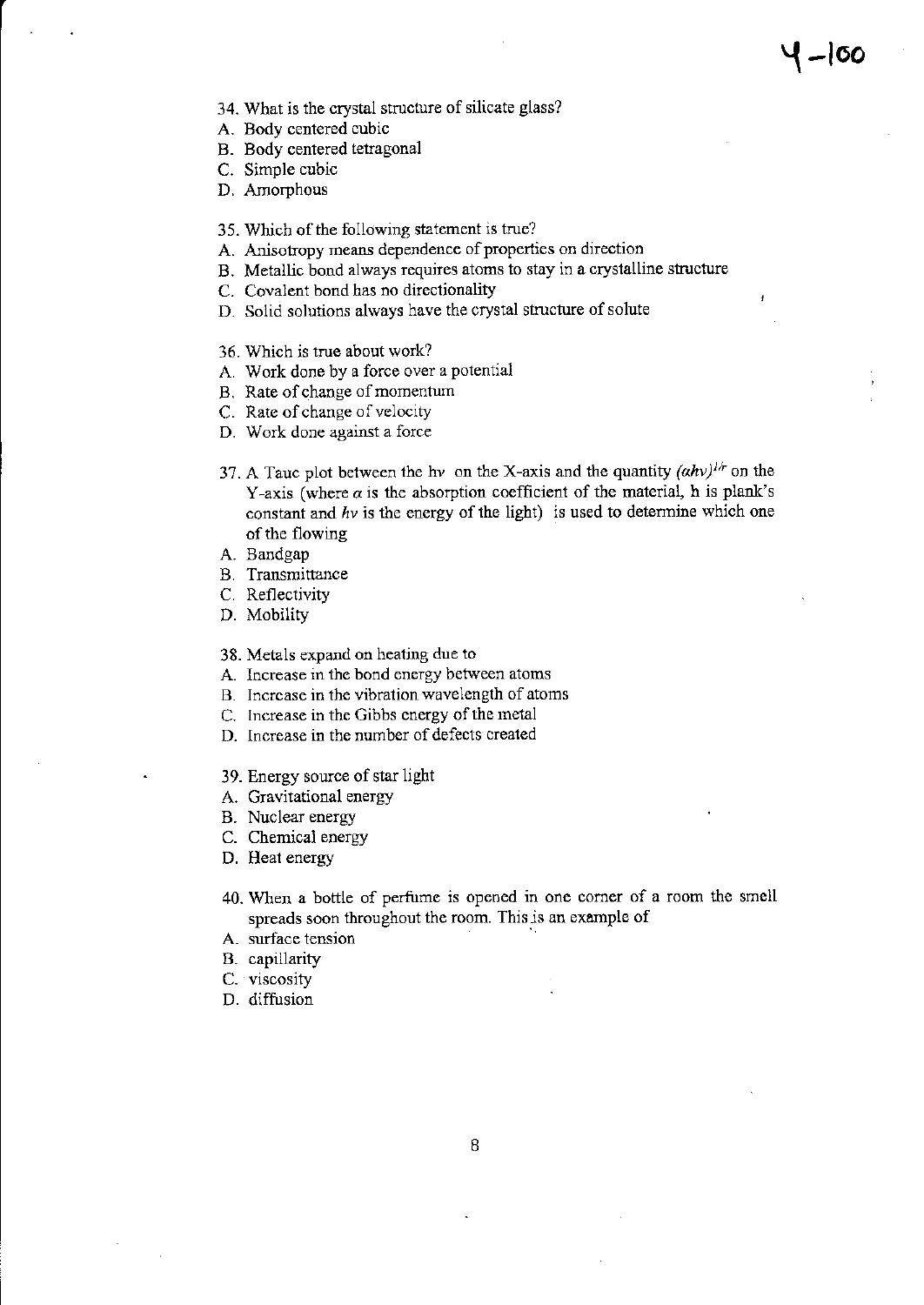- 41. Which of the following is true with regard to chemical elements?
- A. Fire, water, land, wind and sky are the basic chemical elements
- B. Periodic table of elements was incomplete when it was first made by Mendeleev
- C. The change in atomic number means a change in number of neutrons
- D. When light falls on elements, they do not observe any wavelength
- 42. Which of the following is true with regard to metabolisms in a biological creature?
- A. Chemical reactions can sometimes involve electron, proton and neutron exchanges
- B. Chemical reactions can sometimes transmute certain elements to gold
- C. Chemical reactions always involve only electron exchange and no neutron or proton exchange
- D. Chemical reactions always take heat
- 43. Which of the following is the material used in the modern aircraft engines?
- A. Aluminum-Silicon-Magnesium alloy
- B. Aluminum-Copper alloy
- C. Ni-base superalloys
- D. Stainless steel
- 44. To get the total magnification, the power of objective should be to the objective lens power.
- A. Added
- **B.** Multiplied
- C. Divided
- D. Subtracted
- 45. In scanning electron microscopy which of the following signals are preferred for imaging and analyzing a fracture surface
- A. Transmitted electrons
- B. Auger electrons
- C. Backscattered electrons
- D. Secondary electrons
- 46. Why are thin sections of specimens necessary in transmission electron microscopy

÷.

- A. Electrons are negatively charged
- B. Electrons have a wave nature
- C. Electrons have no mass
- D. Electrons have a poor penetrating power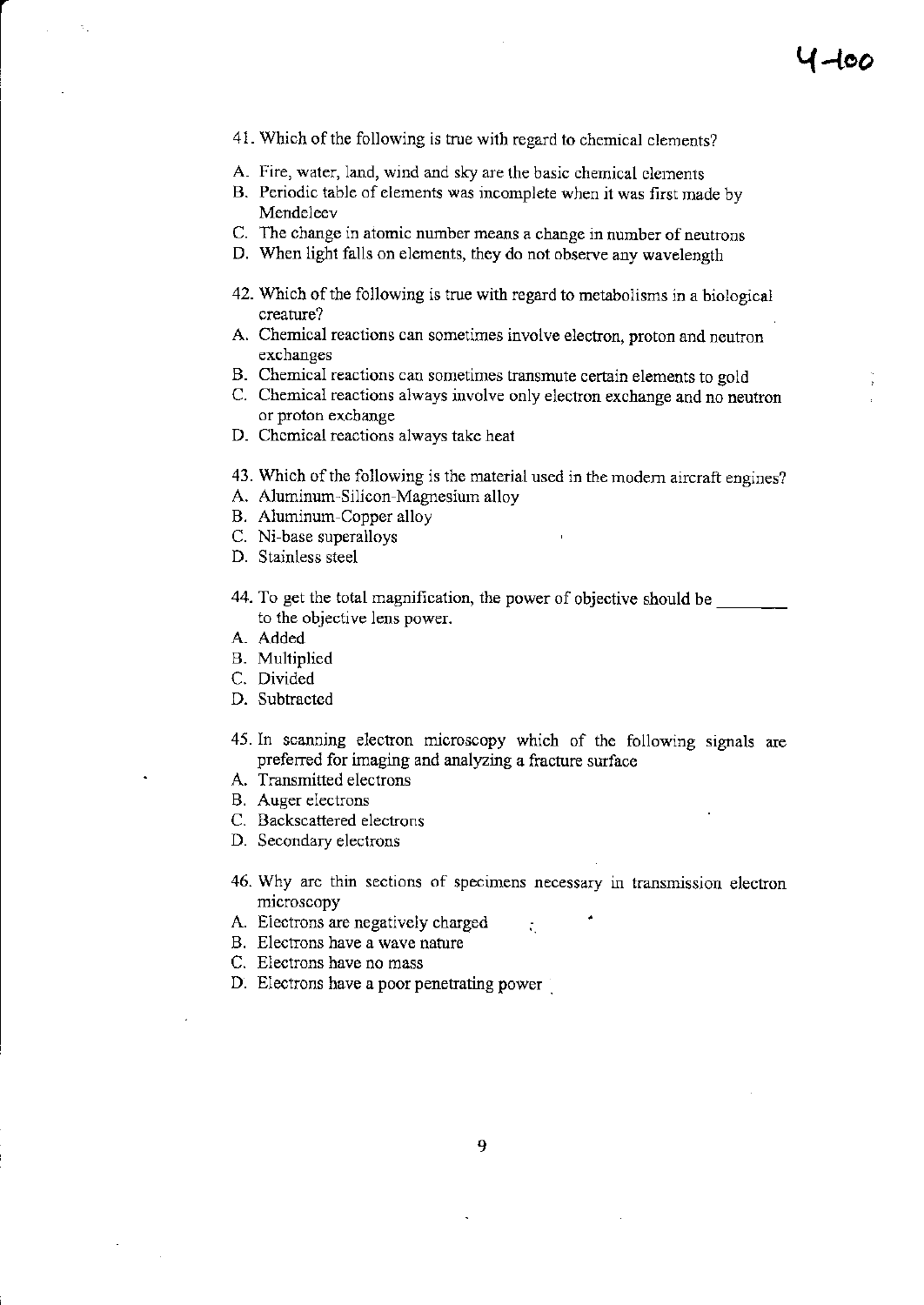- 47. What is meant by misfit strain in coating technology
- A. A strain corresponding to the difference in stress-free dimension of two constituents that are bonded together in some way
- B. A strain resulting from imposition on a coating in order to make it stress free
- C. A strain resulting from imposition of the condition that the coating and substrate remain bonded together
- D. A strain that arises between coating and substrate as a result of temperature change
- 48. Lattice parameter of Monoclinic
- A. a≠b  $\neq$ c and  $\alpha = \beta = 90 \neq \gamma$
- B. a≠b  $\neq$ c and  $\alpha = \beta \neq 90 \neq \gamma$
- C. a≠b = c and  $\alpha = \beta = 90 \neq y$
- D. a=b = c and  $\alpha = \beta = \gamma = 90$
- 49. Reaction of iron oxides by carbon monoxide and hydrogen with the formation of  $CO<sub>2</sub>$  and  $H<sub>2</sub>O$  as final products is called as
- A. Direct reduction
- B. Oxidation
- C. Indirect Reduction
- D. Metallization
- 50. Which one of the following defects does not occur during casting?
- A. Micro shrinkage
- B. Porosity
- C. Slag inclusion
- D. Aliigatoring
- 51. A piece of copper and germanium both are cooled from room temperature to  $70^0$  K. The resistance of
- A. Both copper and gennanium increase
- B. Both copper ard germanium decrease
- C. Copper increascs and gennanium decreases
- D. Copper decreases and germanium increases
- 52. The magnitude of the diffusion coefficient increases
- A. Exponentially with increasing temperature
- B. Linearly with increasing temperature
- C. Inversely with increasing temperature
- D, Remains constant wjth increasing tempemture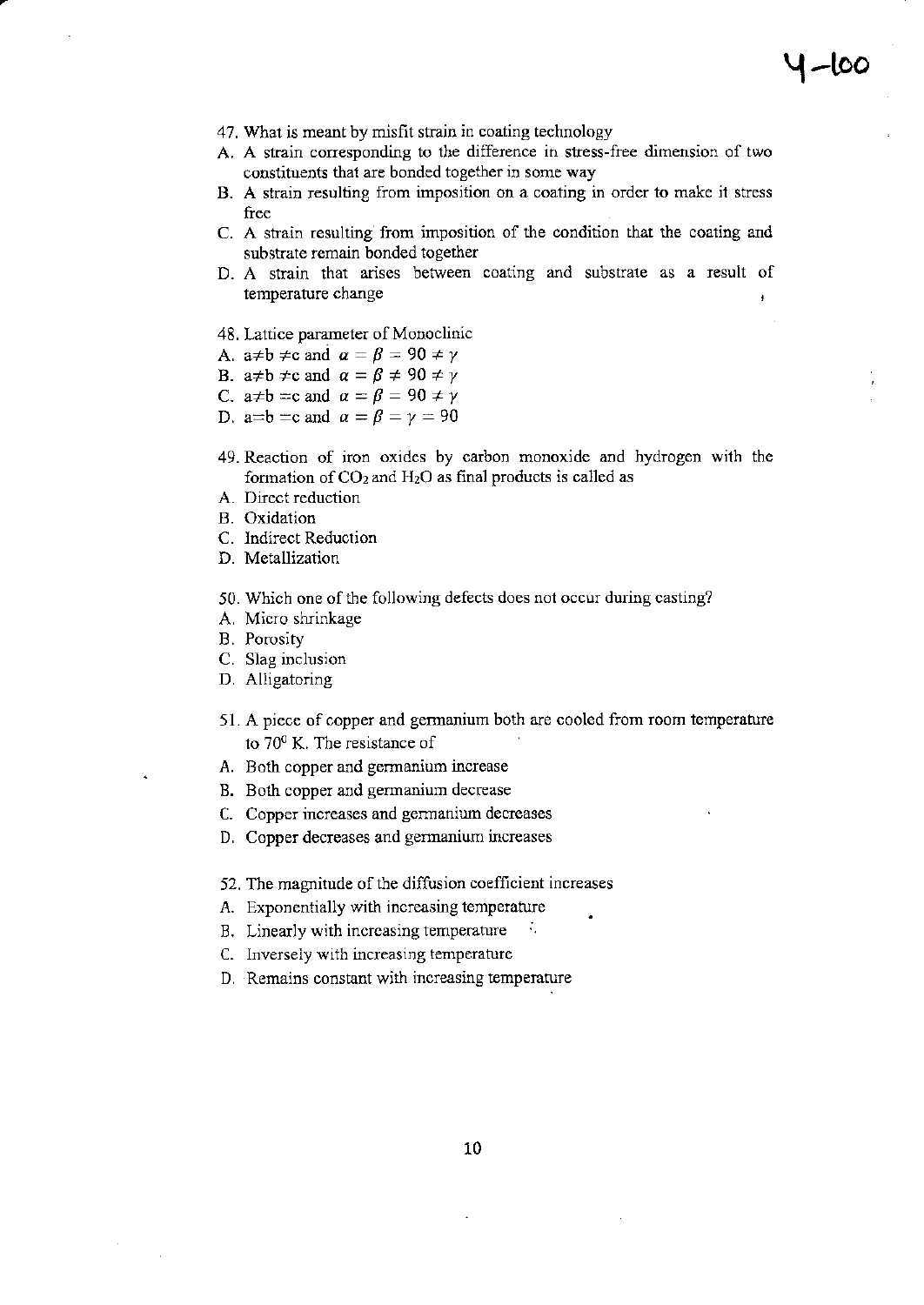Y-too

J.

- 53. Bulk modulus expression involves
- A. Linear stress
- **B.** Shear stress
- C. Hydrostatic stress
- D. Poisson's ratio
- 54.  $SiO<sub>2</sub>$  refractories are not used in
- A. Coke oven walls
- B. Dome & Upper portion of stoves
- C. Open hearth furnace roof
- D. Beehive coke ovens
- 55. Ceramic recuperators are gcnerally made of
- A. Fireclay brick
- B. Calcium Carbide
- C. High Al<sub>2</sub>O<sub>3</sub> basics
- D. SiC

 $\zeta$